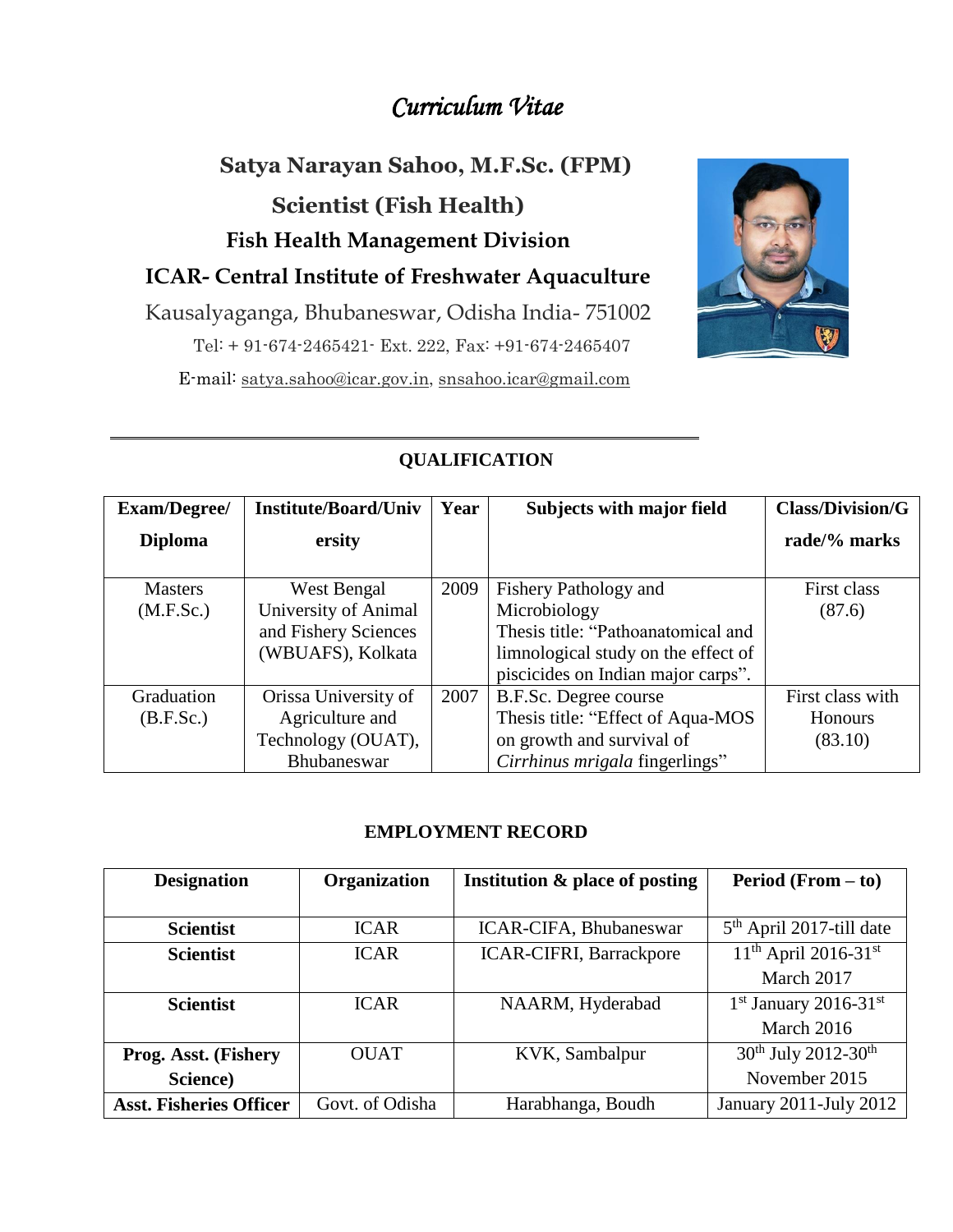# **HONORS/ AWARDS/ SCHOLARSHIPS & DISTINCTIONS**

| Name of the Award/Recognition               | <b>Awarding organization (Place/country)</b> | Year    |
|---------------------------------------------|----------------------------------------------|---------|
| <b>University Gold Medal (B.F.Sc.)</b>      | Orissa University of Agriculture and         | 2007    |
|                                             | Technology, Bhubaneswar                      |         |
| <b>University Merit Scholarship, Under-</b> | Orissa University of Agriculture and         | 2003-07 |
| graduate Programme                          | Technology, Bhubaneswar                      |         |
| <b>University Merit Scholarship, Post-</b>  | West Bengal University of Animal and         | 2007-09 |
| graduate Programme                          | Fishery Sciences, Kolkata                    |         |

## **PROJECTS**

| Project                                                          | Funding             | Period                  |
|------------------------------------------------------------------|---------------------|-------------------------|
| National surveillance programme for aquatic animal               | <b>NFDB</b>         | October 2016-March 2017 |
| diseases (Co-PI)                                                 |                     |                         |
| Development of Biotechnological Tools for Inland                 | <b>ICAR-CIFRI</b>   | October 2016-March 2017 |
| Aquatic Ecosystem Health Assessment (Co-PI)                      |                     |                         |
| Characterization of gill associated fish pathogens and           | <b>ICAR-CIFA</b>    | April 2017-March 2018   |
| development of methods for their diagnosis and                   |                     |                         |
| control (Co-PI)                                                  |                     |                         |
| antimicrobial<br>Surveillance<br>$\sigma$ f<br>resistance<br>and | <b>ICAR-CIFA</b>    | April 2017-March 2018   |
| antimicrobial use in Freshwater aquaculture in Odisha            |                     |                         |
| and Andhra Pradesh to characterize their relationship            |                     |                         |
| $(Co-PI)$                                                        |                     |                         |
| All India Network Project on Fish Health (Co-PI)                 | <b>ICAR Network</b> | April 2017-till date    |
| Development of suitable health management protocol               | <b>ICAR-CIFA</b>    | April 2018-till date    |
| for challenged freshwater aquaculture systems in India           |                     |                         |
| $(Co-PI)$                                                        |                     |                         |
| Network program on antimicrobial resistance (AMR)                | <b>ICAR Network</b> | April 2018-till date    |
| in aquaculture and fisheries (Co-PI)                             |                     |                         |
| characterization of<br>heterotrophic<br>Isolation and            | <b>ICAR-CIFA</b>    | April 2019-till date    |
| oxidising bacteria (AOB)<br>and<br>their<br>ammonia              |                     |                         |
| application in aquaculture. (Co-PI)                              |                     |                         |
| Protocol development for breeding and seed rearing of            | <b>ICAR-CIFA</b>    | April 2019-till date    |
| Mystus cavasius in captivity. (Co-PI)                            |                     |                         |
| Harmonized One health Trans-species and community                | <b>DBT-BIRAC</b>    | 2019-<br>September      |
| Surveillance for Tackling Antibacterial Resistance in            |                     | Septemebr 2020          |
| India. (Co-PI)                                                   |                     |                         |